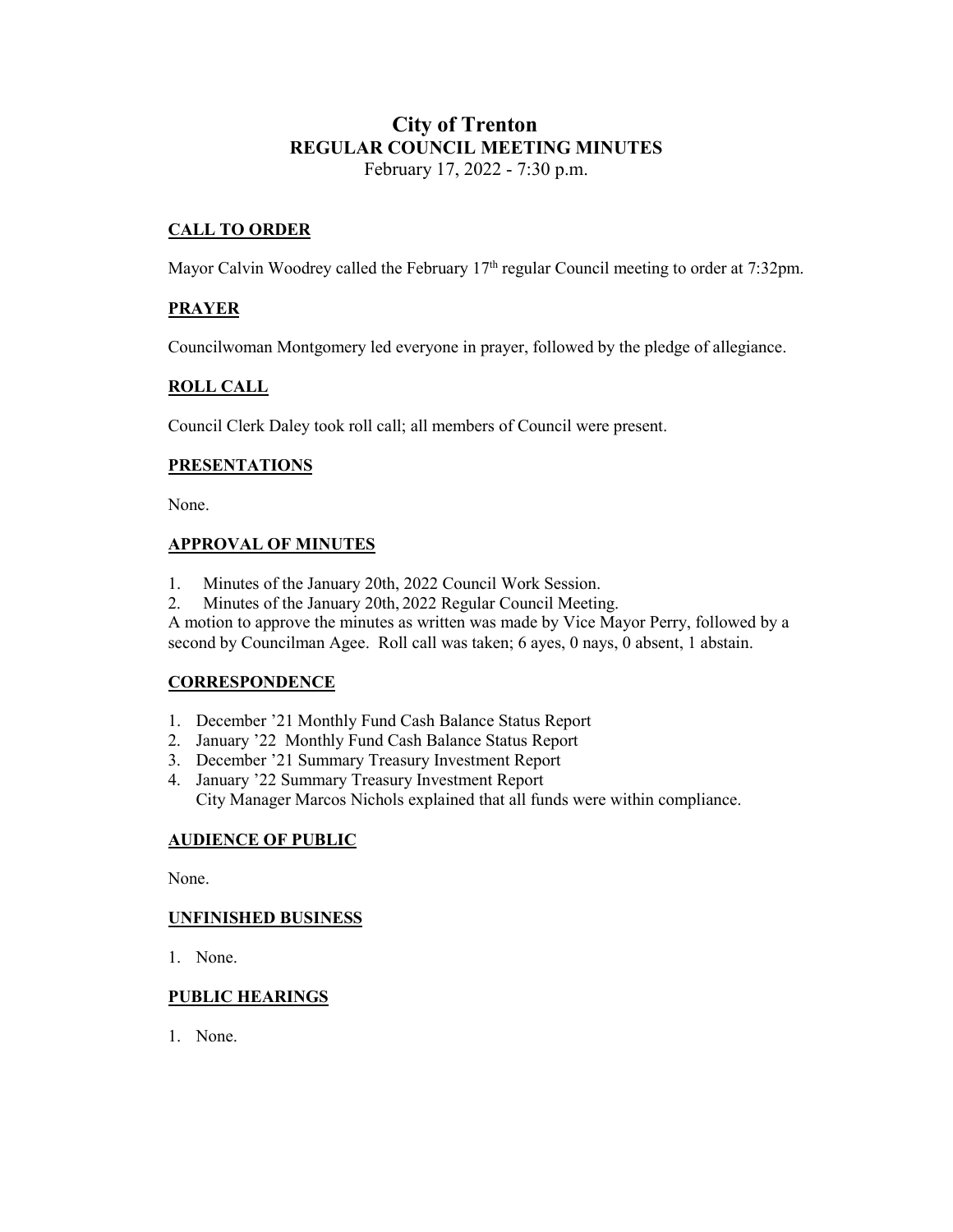#### **NEW BUSINESS**

1. A MOTION AUTHORIZING THE CITY MANAGER TO PAY FOR WATER/SEWER BILL, PAYABLE TO BUTLER COUNTY ENVIRONMENTAL SERVICES, AT A COST OF \$53,564.30 AND FURTHER, AUTHORIZING THE TREASURER TO APPROVE THE THEN AND NOW CERTIFICATE RELATED THERETO IN COMPLIANCE WITH AND PURSUANT TO OHIO REVISED CODE SECTION 5705.41(D) AND CITY OF TRENTON RESOLUTION NO. 09- 2012.

Vice Mayor Perry made a motion to authorize, followed by a second by

Councilman Agee. Roll call was taken; 7 ayes, 0 nays, 0 absent.

2. A MOTION AUTHORIZING THE CITY MANAGER TO PAY FOR THE PURCHASE OF A FIRECRAFT MONITOR, PAYABLE TO VOGELPOHL FIRE EQUIPMENT, INC., AT A COST OF \$3,370.56 AND FURTHER, AUTHORIZING THE TREASURER TO APPROVE THE THEN AND NOW CERTIFICATE RELATED THERETO IN COMPLIANCE WITH AND PURSUANT TO OHIO REVISED CODE SECTION 5705.41(D) AND CITY OF TRENTON RESOLUTION NO. 09-2012.

Vice Mayor Perry made a motion to authorize, followed by a second by Councilwoman Harris. Roll call was taken; 7 ayes, 0 nays, 0 absent.

3. A MOTION AUTHORIZING THE CITY MANAGER TO PAY FOR GASOLINE AND DIESEL FUEL FOR THE CLOSING DATE MONTH ENDING DECEMBER 31, 2021, PAYABLE TO WEX SUNOCO, AT A COST OF \$8,706.51 AND FURTHER, AUTHORIZING THE TREASURER TO APPROVE THE THEN AND NOW CERTIFICATE RELATED THERETO IN COMPLIANCE WITH AND PURSUANT TO OHIO REVISED CODE SECTION 5705.41(D) AND CITY OF TRENTON RESOLUTION NO. 09-2012.

Vice Mayor Perry made a motion to authorize, followed by a second by Councilwoman Harris. Roll call was taken; 7 ayes, 0 nays, 0 absent.

4. A MOTION AUTHORIZING THE CITY MANAGER TO PAY FOR DECEMBER 2021 GARBAGE COLLECTION, LANDFILL EXPENSE, GENERATION FEES, DISTANCE SURCHARGE, TOWNSHIP SURCHARGE, AS WELL AS DISPOSAL OF TIRES, PAYABLE TO RUMPKE, AT A COST OF \$66,949.41 AND FURTHER, AUTHORIZING THE TREASURER TO APPROVE THE THEN AND NOW CERTIFICATE RELATED THERETO IN COMPLIANCE WITH AND PURSUANT TO OHIO REVISED CODE SECTION 5705.41(D) AND CITY OF TRENTON RESOLUTION NO. 09-2012.

Vice Mayor Perry made a motion to authorize, followed by a second by Councilwoman Montgomery. Roll call was taken; 7 ayes, 0 nays, 0 absent.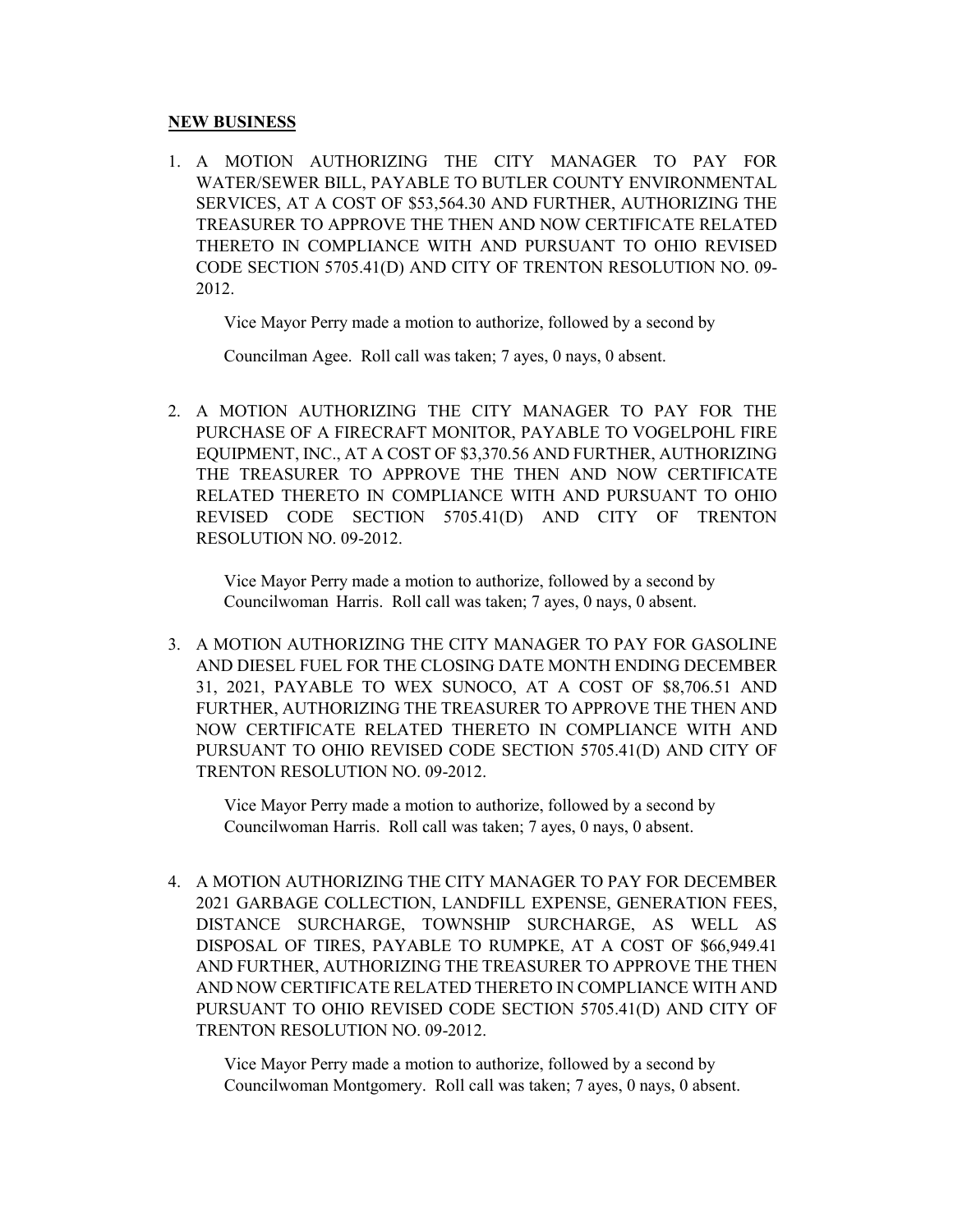5. A MOTION AUTHORIZING THE CITY OF TRENTON TO ADOPT THE AMBULANCE INFLATION FACTOR OF 5.1% RATE INCREASE FOR THE EMS SERVICES, AS RECENTLY RELEASED BY THE CENTER FOR MEDICARE AND MEDICAID SERVICES. THE ADJUSTED RATES WILL GO INTO EFFECT MARCH 1, 2022 AS SHOWN ON THE ATTACHMENT.

Vice Mayor Perry made a motion to authorize, followed by a second by Councilwoman Montgomery. Roll call was taken; 7 ayes, 0 nays, 0 absent.

6. A MOTION AUTHORIZING THE CITY MANAGER TO PURCHASE A 2022 DODGE RAM 1500 TRADESMAN QUAD CAB 4X4 PICK-UP TRUCK FROM BUD'S CELINA CHRYSLER-DODGE-JEEP, INC. AT A TOTAL COST OF THIRTY-SIX THOUSAND SEVEN HUNDRED TWENTY-THREE DOLLARS (\$36,723.00) AND FURTHER AUTHORIZING THE CITY MANAGER TO SIGN ALL REQUIRED DOCUMENTS RELATED THERETO.

Vice Mayor Perry made a motion to authorize, followed by a second by Councilwoman Harris. Roll call was taken; 7 ayes, 0 nays, 0 absent.

7. A MOTION TO APPOINT TO THE PARKS BOARD FOR A THREE YEAR TERM STARTING JANUARY 1, 2022 AND ENDING ON DECEMBER 31, 2024.

A motion to table this motion was made by Vice Mayor Perry followed by a second by Councilman Agee. Roll call was taken; 7 ayes, 0 nays, 0 absent.

8. A MOTION AUTHORIZING THE CITY MANAGER TO ENTER INTO A PURCHASE AGREEMENT WITH GREVE CHRYSLER FOR THE PURPOSE OF PURCHASING A 2022 DODGE DURANGO IN THE AMOUNT NOT TO EXCEED FORTY THOUSAND DOLLARS AND NO CENTS (\$40,000.00) FOR USE BY THE CITY OF TRENTON POLICE DEPARTMENT OPERATIONS AND AUTHORIZING THE CITY MANAGER TO SIGN ALL DOCUMENTS RELATED THERETO.

A motion to authorize was made by Vice Mayor Perry, followed by a second by Councilwoman Montgomery. Roll call was taken; 7 ayes, 0 nays, 0 absent.

9. A VERBAL MOTION TO HOLD A SPRING FESTIVAL AT THE TRENTON COMMUNITY PARK ON MAY 14TH, 2022.

A motion to authorize was made by Vice Mayor Perry, and followed by a second by Councilman Agee. Roll call was taken; 7 ayes, 0 nays, 0 absent.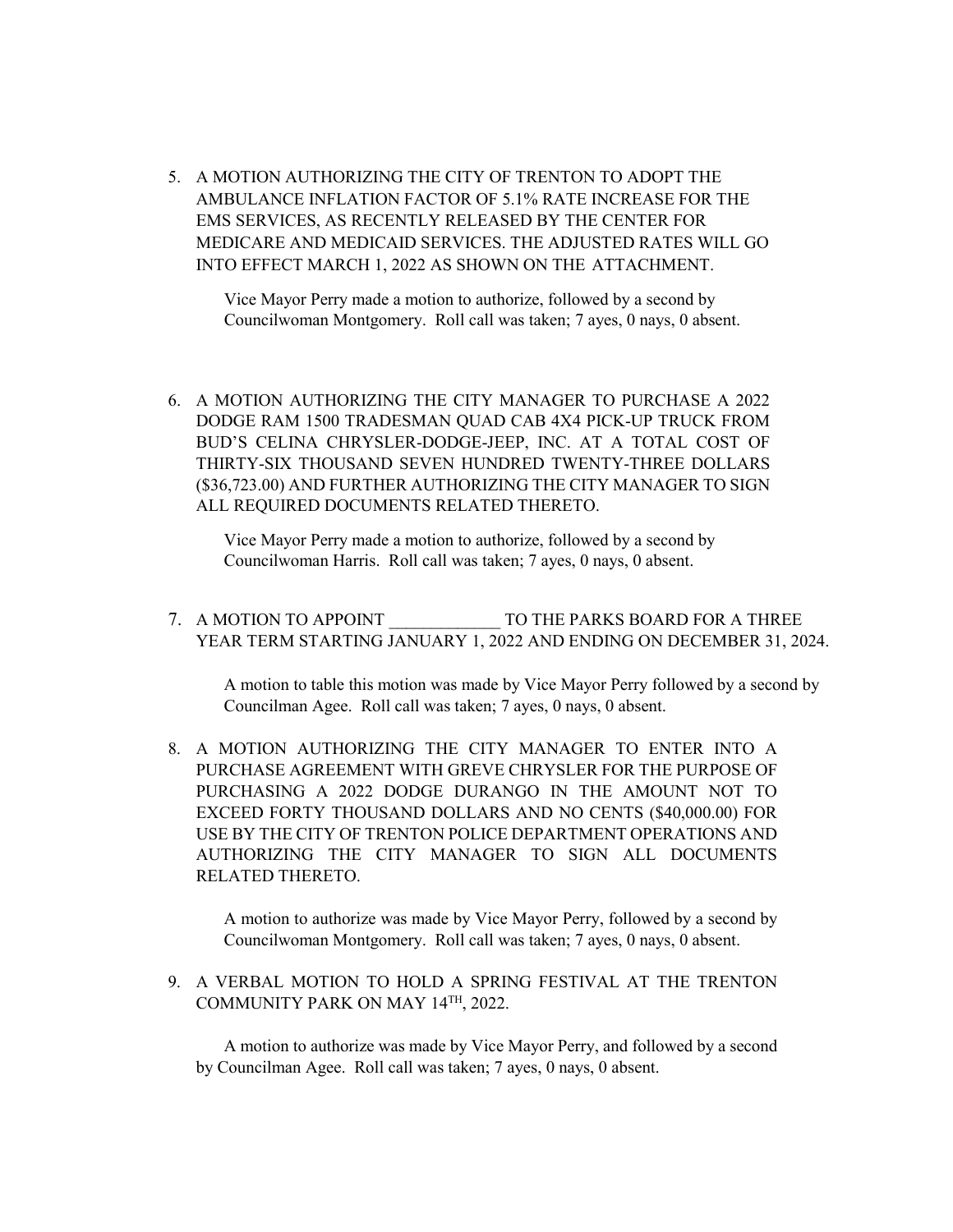# **LEGISLATION**

# 1. AN ORDINANCE INSERTING SECTION 891.21 "REPORT OF PROPERTY RENTALS AND LEASES REQUIRED" AND DECLARING AN EMERGENCY. **(Third Reading)**

A motion to read this ordinance by title only was made by Vice Mayor Perry, followed by a second by Councilwoman Harris. Roll call was taken; 7 ayes, 0 nays, 0 absent. City attorney Nick Ziepfel read this ordinance by title only. A motion to adopt was made by Vice Mayor Perry, followed by a second by Councilwoman Montgomery. Roll call was taken; 6 ayes, 1 nay, 0 absent.

2. A RESOLUTION CONSENTING TO THE ANNEXATION TO THE CITY OF TRENTON, OHIO, CERTAIN TERRITORY PROPOSED TO BE SO ANNEXED PURSUANT TO AN ANNEXATION PETITION FILED WITH THE BOARD OF COUNTY COMMISSIONERS OF BUTLER COUNTY, OHIO, AS PROVIDED FOR IN OHIO REVISED CODE SECTION 709.023, AND DECLARING AN EMERGENCY. **(First Reading, Suspend Rules)**

A motion to suspend the rules on items 2 and 3 under legislation and vote on these items this evening was made by Vice Mayor Perry, followed by a second by Councilwoman Harris. Roll call was taken; 7 ayes, 0 nays, 0 absent. City attorney Nick Ziepfel read the resolution in its entirety. A motion to adopt was made by Vice Mayor Perry, followed by a second by Councilwoman Harris. Roll call was taken; 7 ayes, 0 nays, 0 absent.

3. STATEMENT OF MUNICIPAL SERVICES THE CITY OF TRENTON, OHIO, WILL PROVIDE TO THE 62.730 +/- ACRES OF LAND, LOCATED IN MADISON TOWNSHIP, AND PROPOSED TO BE ANNEXED TO THE CITY OF TRENTON, OHIO VIA AN EXPEDITED TYPE 2 ANNEXATION PURSUANT TO R.C. 709.023; AND THE BUFFER REQUIREMENTS THE CITY OF TRENTON, OHIO WILL ENFORCE AS PROVIDED BY R.C. 709.023(C), AND DECLARING AN EMERGENCY. **(First Reading, Suspend Rules)**

 A motion to adopt was made by Vice Mayor Perry, followed by a second by Councilwoman Montgomery. Roll call was taken; 7 ayes, 0 nays, 0 absent.

### **REPORTS**

City Attorney Nick Ziepfel had no reports. Council Clerk Laura Daley had no reports. City Manager Marcos Nichols had no reports.

### **AUDIENCE OF COUNCIL**

Councilwoman Harris had no reports.

Councilwoman Combs stated she had attended K-9 Vex's memorial, she gave her condolences to the Flick family, and stated Vex was a valuable attribute to our community and will be missed.

Councilman Perry had no reports.